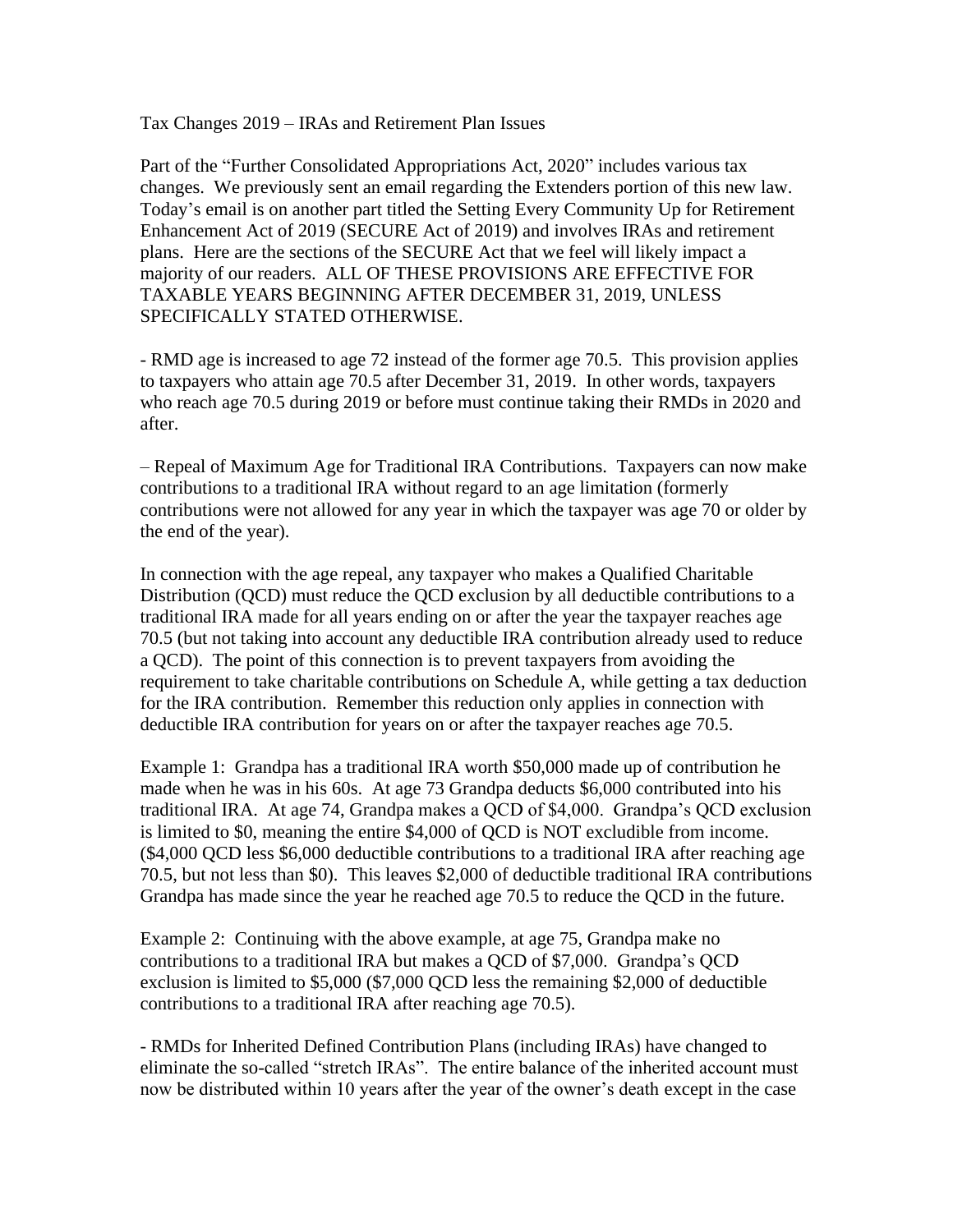of a "designated eligible beneficiary" (see below). In the case of an eligible designated beneficiary, the entire remaining balance of the inherited account must now be distributed within 10 years after the year of the designated beneficiary's death. This provision applies to deaths taking place after December 31, 2019, except in the case of a government plan where this provision applies to deaths taking place after December 31, 2021.

A designated eligible beneficiary includes:

a) The owner's spouse,

b) A child of the owner who has not reached the age of majority, [this person shall cease to be a "designated eligible beneficiary" as of the year this person reaches the age of majority, with the remaining balance required to be distributed within 10 years of such year.]

c) A disabled person,

d) A chronically ill individual,

e) An individual not described above who is not more than 10 years younger than the employee.

- Nontaxable Difficulty of Care Payments are compensation for making IRA contributions.

– Certain Taxable Non-Tuition Fellowships and Stipend Payments Treated as Compensation for IRA Purposes. This provision only applies to amounts received that were to aid the taxpayer in the pursuit of graduate or postdoctoral study.

- A new exception to the 10% early distribution penalty permits withdrawals of up to \$5,000 to be taken from an IRA or qualified retirement plan with respect to the birth or adoption of a child. The distribution must be made during the 1-year period beginning on the date on which the child is born or on which the legal adoption is finalized.

An adopted child must either:

1) Not have attained age 18, or

2) Must be physically or mentally incapable of self-support.

These distributions can also be rolled over to avoid taxation, with such rollover being treated as a trustee-trustee transfer.

- Expansion of Section 529 Plans and qualified expenses. Now the normal expenses for fees, books, supplies, and equipment required for participation in an apprenticeship program certified and registered with the Secretary of Labor. This provision is effective for taxable years beginning after December 31, 2018.

Also included in qualified expenses for Section 529 plan distributions is the repayment of an education loan up to \$10,000 lifetime maximum. This includes the repayment of an education loan of the taxpayer OR a sibling. Each student has one \$10,000 maximum. Any amount of loan repaid for a sibling uses up part of that sibling's \$10,000 maximum,